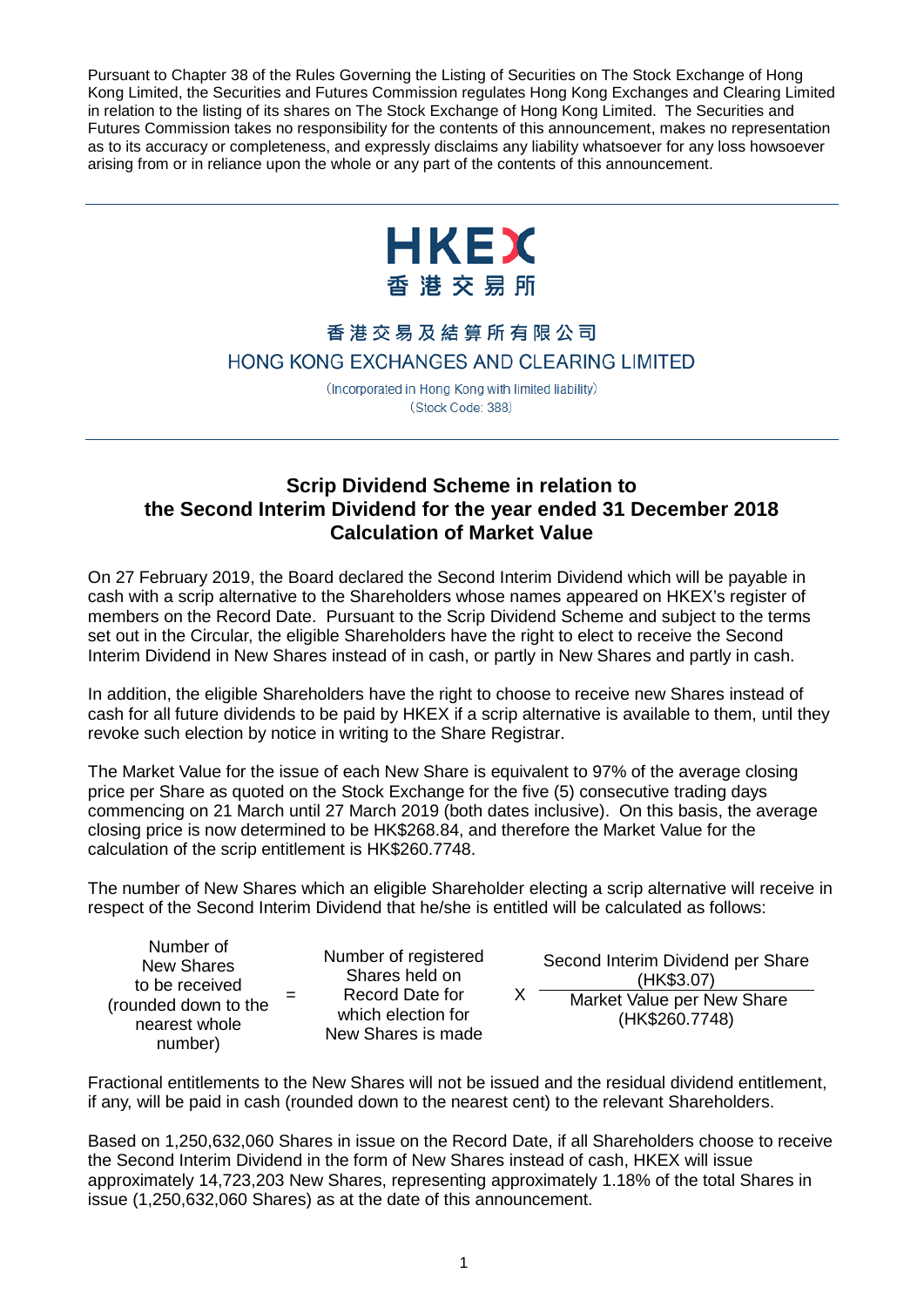**No action is required by the following Shareholders:**

- **(A) Shareholders who have not made a Permanent Election and wish to receive the Second Interim Dividend in cash only; and**
- **(B) Shareholders who have made a Permanent Election and do not intend to revoke it in order to receive the Second Interim Dividend in cash.**

Shareholders who have not made a Permanent Election and wish to receive their Second Interim Dividend wholly or partly in New Shares instead of in cash and, where applicable, to make a Permanent Election should complete the Election Form. Shareholders who have previously made a Permanent Election and wish to receive their Second Interim Dividend wholly or partly in cash should complete the Revocation Notice. The completed Election Form or Revocation Notice (as the case may be) should be returned as soon as possible so as to enable it to be received by the Share Registrar before the Closing Time. Late submissions of the Election Form or the Revocation Notice will not be accepted.

Shareholders who are not eligible to receive the Second Interim Dividend in New Shares under the provisions of the Scrip Dividend Scheme should not complete the Election Form and, if they do so, such Election Form will be voided and have no effect.

The Closing Time will be extended, as the case may be, in accordance with (a) or (b) below if a Typhoon Signal No. 8 or above is hoisted, or a Black Rainstorm Warning Signal is in force in Hong Kong:

- (a) at any time before 12:00 noon on Monday, 8 April 2019. In such a case, the closing time for the return of the Election Form and Revocation Notice will be extended to 5:00 pm on the same business day; or
- (b) at any time between 12:00 noon and 4:30 pm on Monday, 8 April 2019. In such a case, the closing time for the return of the Election Form and Revocation Notice will be extended to 4:30 pm on the next business day (excluding Saturday) where none of the above signals is hoisted or in force at any time between 9:00 am and 4:30 pm.

HKEX has applied to the SFC for the listing of, and permission to deal in, the New Shares. It is expected that the dividend warrants and/or, subject to the SFC's approval of the above application, definitive certificates for the New Shares will be despatched by ordinary mail to the respective Shareholders concerned at their own risk on Monday, 15 April 2019. The New Shares will, on issue, rank equally in all other respects with the existing Shares save that they will not be eligible for the Second Interim Dividend.

Subject to the proper receipt of definitive certificates for the New Shares by the relevant Shareholders, dealings in the New Shares on the Stock Exchange are expected to commence on Monday, 15 April 2019.

In this announcement, the following expressions have the meanings set out below unless the context otherwise requires:

| "Board"         | HKEX's board of directors;                                                                                                                                                                                    |
|-----------------|---------------------------------------------------------------------------------------------------------------------------------------------------------------------------------------------------------------|
| "Circular"      | the circular to the Shareholders dated 21 March 2019 about the Scrip<br>Dividend Scheme in relation to the Second Interim Dividend;                                                                           |
| "Closing Time"  | the closing time for the return of the completed Election Form or<br>Revocation Notice (as the case may be) to the Share Registrar, being<br>4:30 pm on Monday, 8 April 2019;                                 |
| "Election Form" | the form of election for use by the Shareholders who wish to receive<br>the Second Interim Dividend wholly or partly in New Shares instead of<br>in cash and, where applicable, to make a Permanent Election; |